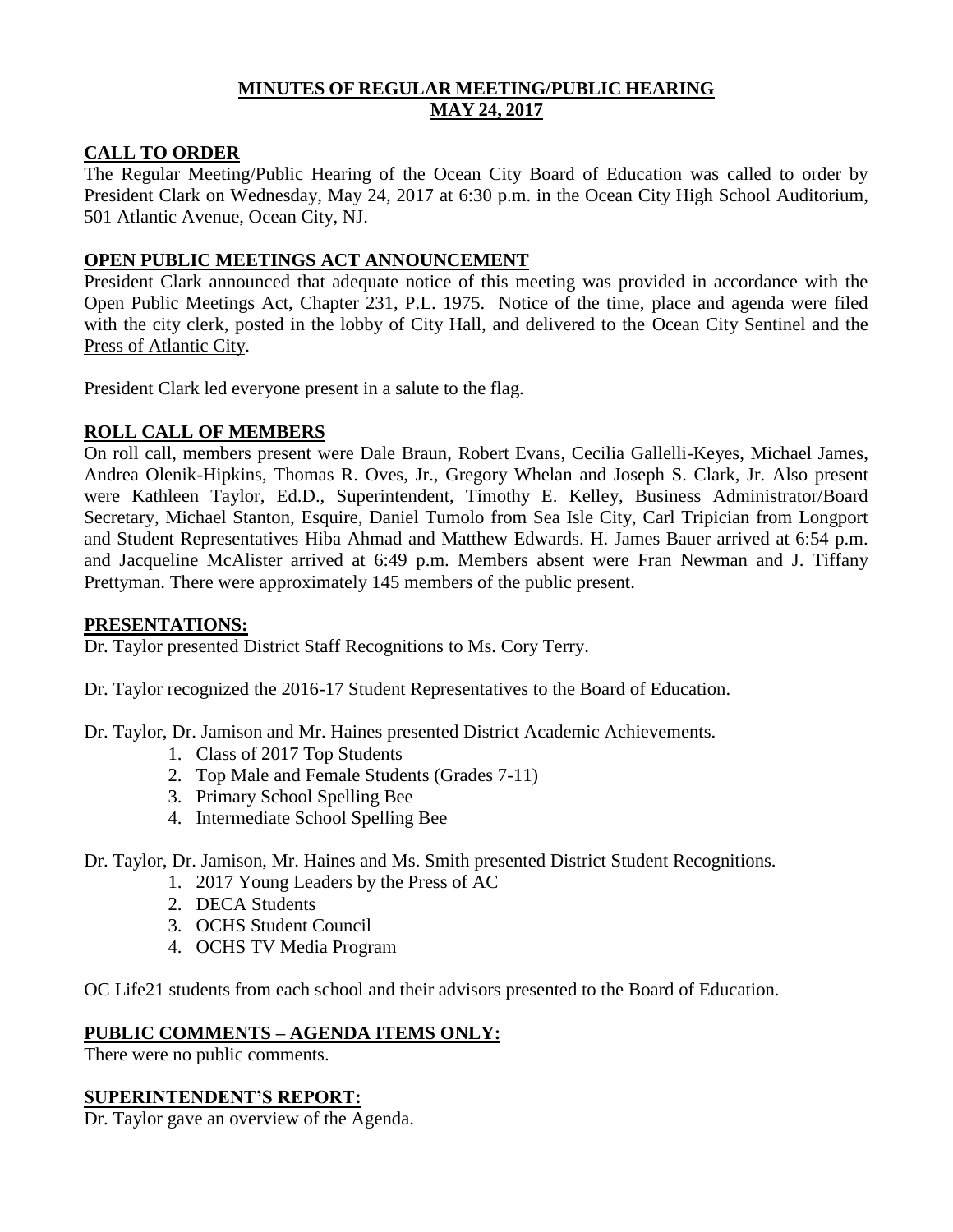Based on the recommendation of the Superintendent of Schools, the following resolutions are presented for formal approval by the Board of Education.

*Motion by Ms. Gallelli-Keyes, seconded by Mrs. McAlister, and carried unanimously the Board of Education, except as noted below, approved the following Superintendent's recommendations by "roll call vote." Members absent were Mrs. Newman and Mrs. Prettyman.* 

# **G. AGENDA - ANNUAL SCHOOL YEAR APPROVALS**

- 1. Designation of Board Secretary The Board approves Timothy E. Kelley as the Board Secretary for the 2017-18 school year.
- 2. Designation of Custodian of Records

The Board approves, in accordance with the Open Public Records Act, to appoint the Business Administrator/Board Secretary as the 2017-18 Custodian of Records and the Superintendent as Sub-Custodian of Records should the Custodian be absent and to approve the District Open Public Records Act request form for the 2017-18 school year.

3. Designation of Official Newspapers

The Board approves the Ocean City Sentinel and Press of Atlantic City as official newspapers. The Courier News shall be used solely for cooperative purchasing with Educational Data Services, Inc.

### 4. Compliance Officers

The Board approves the following appointments for the 2017-18 school year:

| <b>Compliance Category</b>                    | <b>Staff Member Responsible</b>          |
|-----------------------------------------------|------------------------------------------|
| Affirmative Action Officer - Classroom        | Director of Student Services             |
| <b>Affirmative Action Officer - Employees</b> | Director of Student Services             |
| <b>Affirmative Action Officer - Contracts</b> | <b>School Business Administrator</b>     |
| Public Agency Compliance Officer              | School Business Administrator            |
| <b>Title IX Coordinator</b>                   | <b>Athletic Director</b>                 |
| Americans with Disabilities Coordinator       | Director of Student Services             |
| Section 504 Officer                           | Director of Student Services or Designee |
| Authorized Representative for ESSA            |                                          |
| <b>Entitlement Program</b>                    | Director of Academic Services            |
| Data Security Officer                         | Director of Academic Services            |
| <b>Student Privacy Officers</b>               | Director of Student Services             |
|                                               | Director of Academic Services            |
| Asbestos Management/AHERA Officer             | Director of Facilities                   |
| Safety & Health Designee                      | Director of Facilities                   |
| Indoor Air Quality Designee                   | Director of Facilities                   |
| <b>Integrated Pest Management Coordinator</b> | Director of Facilities                   |
| Chemical Hygiene Officer                      | Director of Facilities                   |
| Right to Know Officer                         | Director of Facilities                   |
| Homeless Liaison                              | Director of Student Services             |
| Surrogate Parent Coordinator                  | Director of Student Services             |
| District Liaison for Missing & Abused         |                                          |
| Children                                      | Director of Student Services             |
| <b>Substance Awareness Coordinator</b>        | <b>Student Assistance Coordinator</b>    |
| Anti-Bullying District Coordinator            | Director of Student Services             |
| Primary School Anti-Bullying Specialist       | Guidance Counselor                       |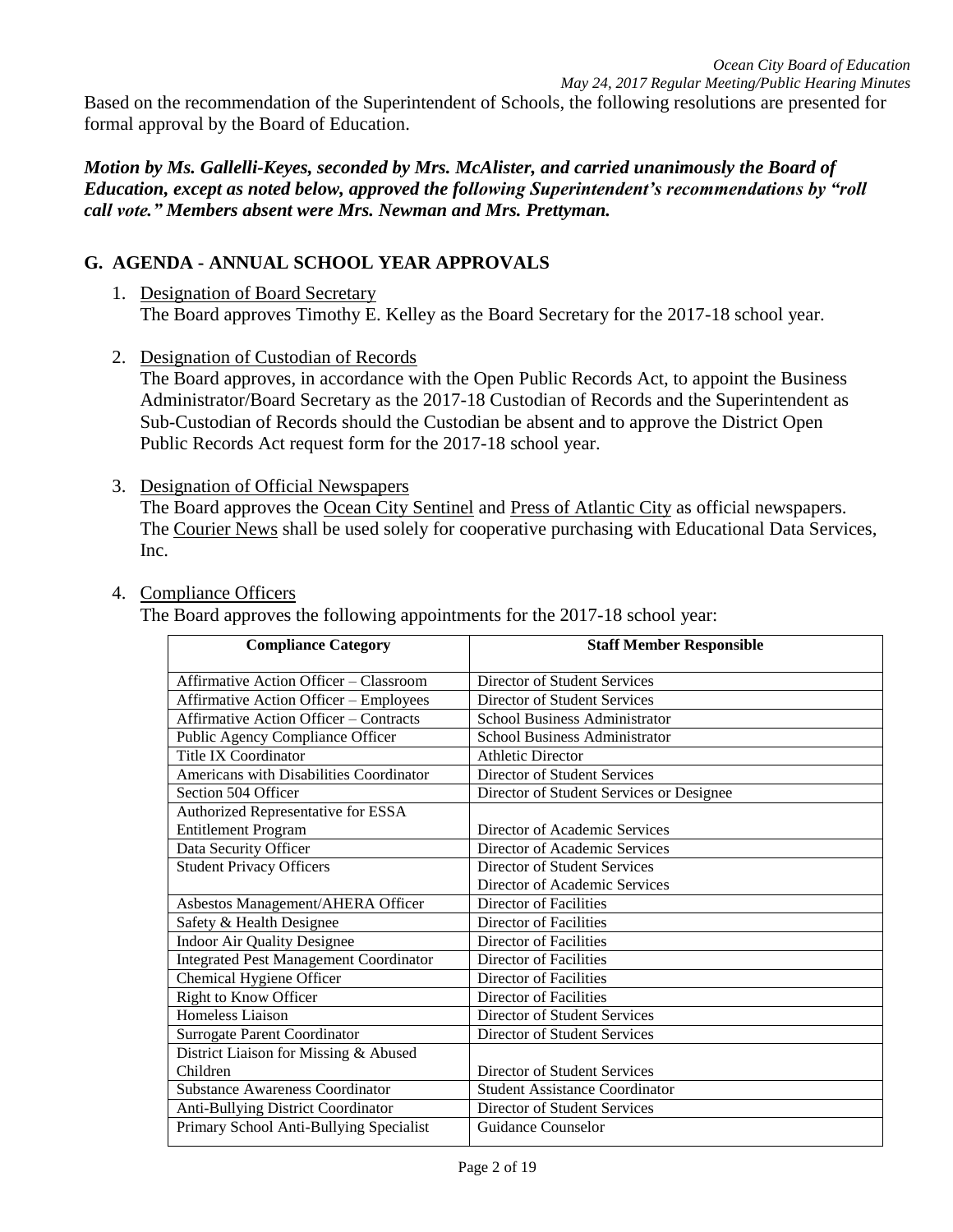|                                              | $\cdots$ , $\cdots$ , $\cdots$ , $\cdots$ , $\cdots$ , $\cdots$ , $\cdots$ , $\cdots$ , $\cdots$ , $\cdots$ , $\cdots$ , $\cdots$ , $\cdots$ , $\cdots$ , $\cdots$ , $\cdots$ , $\cdots$ , $\cdots$ , $\cdots$ , $\cdots$ , $\cdots$ , $\cdots$ , $\cdots$ , $\cdots$ , $\cdots$ , $\cdots$ , $\cdots$ , $\cdots$ , $\cdots$ , $\cdots$ , $\cdots$ , $\cdots$ |
|----------------------------------------------|---------------------------------------------------------------------------------------------------------------------------------------------------------------------------------------------------------------------------------------------------------------------------------------------------------------------------------------------------------------|
| Alternate                                    | Learning Disability/Teacher Consultant                                                                                                                                                                                                                                                                                                                        |
| Intermediate School Anti-Bullying Specialist | Guidance Counselor                                                                                                                                                                                                                                                                                                                                            |
|                                              |                                                                                                                                                                                                                                                                                                                                                               |
| Alternate                                    | Social Worker                                                                                                                                                                                                                                                                                                                                                 |
| High School Anti-Bullying Specialist         | <b>Student Assistance Coordinator</b>                                                                                                                                                                                                                                                                                                                         |
| Alternate                                    | Guidance Counselor                                                                                                                                                                                                                                                                                                                                            |
|                                              |                                                                                                                                                                                                                                                                                                                                                               |
| High School Extension School                 | Guidance Counselor                                                                                                                                                                                                                                                                                                                                            |
|                                              |                                                                                                                                                                                                                                                                                                                                                               |
| Alternate                                    | <b>Student Assistance Counselor</b>                                                                                                                                                                                                                                                                                                                           |

#### 5. Implement Budget

The Board authorizes the Superintendent and the Business Administrators to implement the 2017-18 budget, once authorized and finalized, pursuant to local and state policies and regulations.

#### 6. Authorization to Invest Monies

The Board approves the Business Administrator as authorized to invest monies in federally approved and State Governmental Unit Deposit Protection Act authorized banks with the award to be given to the bank quoting the highest return.

7. Designation of Transfer Authority

The Board approves, as provided by N.J.S.A. 18A: 22-8.1, the Superintendent or School Business Administrator be designated to approve such line item budget transfers, as are necessary between Board of Education meetings, and that such transfers shall be reported to the Board of Education, ratified and duly recorded in the minutes of the next regular meeting.

#### 8. Resolution Authorizing Payment of Bills

The Board authorizes the School Business Administrator and the Superintendent to issue payment of bills in-between meetings for emergent issues, said bills will be presented for approval at the next scheduled Board of Education meeting.

### 9. Annual Establishment of Petty Cash Funds

The Board approves in accordance with Board of Education Policy #3451, Petty Cash, the establishment of revolving petty cash funds in the care of the following persons and in the following amounts for the 2017-18 school year:

| School Business Administrator/Board Secretary | \$400 |
|-----------------------------------------------|-------|
| Each Building Principal                       | \$300 |
| Child Study Team                              | \$300 |

- 10. Designation of Bank Depositories and Check Signatories (Attachment #G.10) The Board approves the Designation of Bank Depositories and Check Signatories for the 2017-18 school year.
- 11. Resolution Authorizing Tax Shelter Providers (Attachment #G.11) The Board approves the 403(b) Tax Shelter providers, 403(b) Plan Document and 457 Tax Shelter Providers for the 2017-18 school year.
- 12. Resolution Appointing Timothy E. Kelley, Business Administrator, as the Qualified Purchasing Agent (Attachment #G.12)

The Board approves the resolution appointing Timothy E. Kelley, Business Administrator, as the Ocean City Board of Education Qualified Purchasing Agent for the 2017-18 school year in accordance with the provisions of N.J.S.A. 18A-1 et. seq.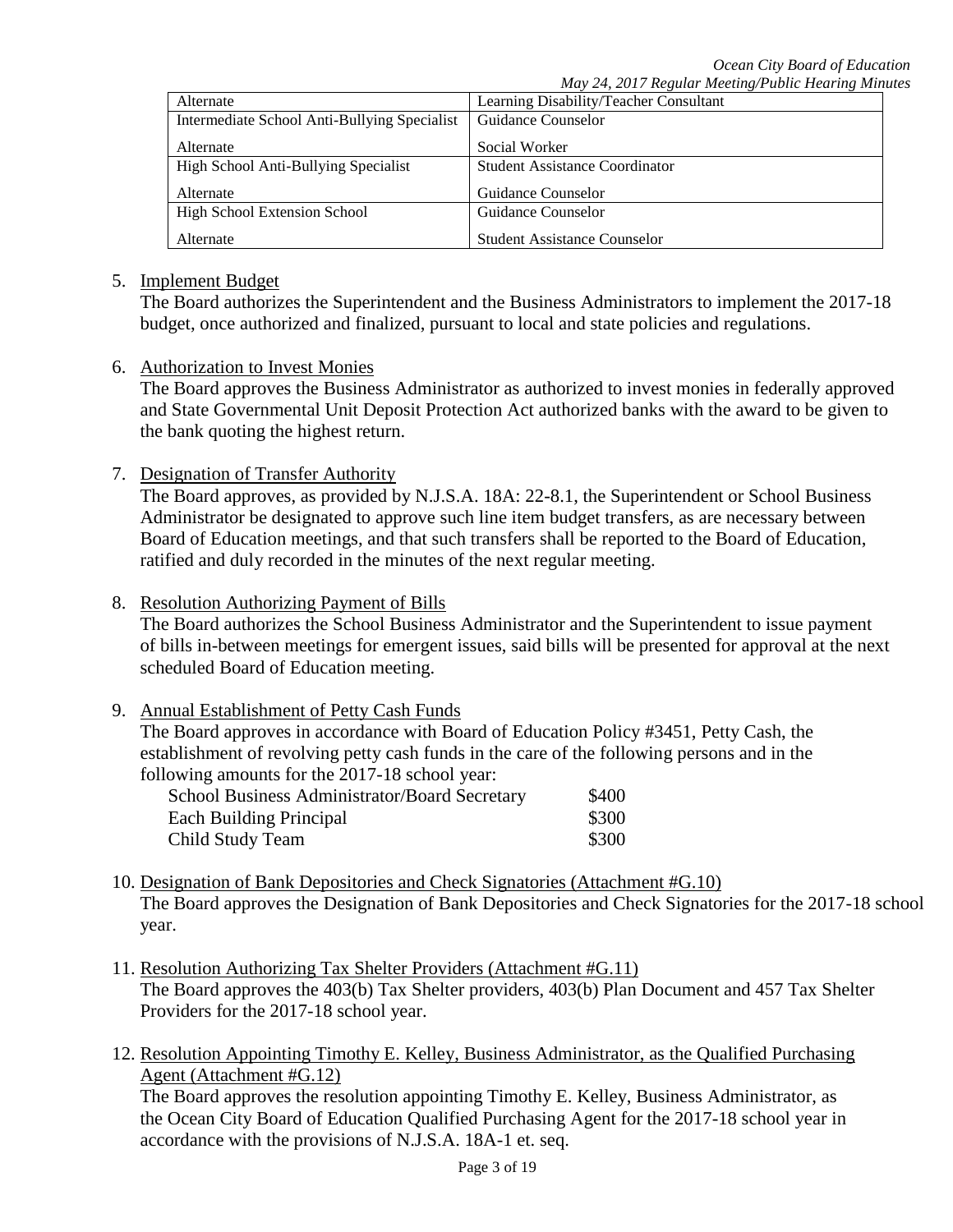- 13. Resolution Authorizing the Use of N.J. State Contract Vendors (Attachment #G.13) The Board approves the resolution authorizing the Procurement of Goods and Services through the New Jersey Division of Purchase and Property State Contract for the 2017-18 school year.
- 14. Professional Services Limitations

The Board approves, for the 2017-18 school budget year, the maximum dollar limit for professional services of \$150,000 for school physician and various neurological, behavioral, psychological and related services, \$150,000 for legal services, \$30,000 for auditing services, \$44,000 for Architect of Record, engineering and environmental services, \$40,000 for homebound tutoring services and \$30,000 for employee benefits agent.

15. Contracts for 2016-17

Pursuant to PL 2015, Chapter 47, the Ocean City Board of Education intends to renew, award or permit to expire all contracts previously awarded by the Board of Education in the 2016-17 fiscal year, ending June 30, 2017. Each of the contracts awarded are, have been and will continue to be in full compliance with all state and federal statutes and regulations, in particular, New Jersey Title18A:18 et seq, NJAC Chapter 23 and Federal Uniform Administrative Requirements 2CFR, Part 200. A listing of all contracts is not attached as all Purchase Orders issued by the District are considered contracts thus all purchase orders issued during 2016-17 fall under this certification.

### 16. Board of Education Policies

The Board adopts the Rules for Board Governance (Bylaws, Policies, Regulations and Mandatory Regulations) for the 2017-18 school year.

- 17. Curricula, Assessment Plan and Textbooks (Attachment #G.17) The Board adopts the Ocean City School District K-12 curricula, assessment plan and textbook list for the 2017-18 school year.
- 18. Principal Evaluation Model and Rubric (Attachment #G.18) The Board approves Dr. James Stronge's Leadership Effectiveness Performance Evaluation System and the attached rubric as the School District's Principal Evaluation Instrument for the 2017-18 school year.
- 19. Teaching Evaluation Framework and Rubric (Attachment #G.19) The Board approves Charlotte Danielson's Framework for Teaching and the attached rubric as the School District's Teacher Evaluation Instrument for the 2017-18 school year.
- 20. Ocean City District Plans/Manuals

The Board adopts the Integrated Pest Management Plan, Indoor Air Quality Plan, Purchasing Manual, Comprehensive Equity Plan, Comprehensive Maintenance Plan, Mentoring Plan, Student Dismissal Plan, Emergency Crisis and Management Plan, Internal Controls Plan and Standard Operating Procedures, District Position Control Roster, Affirmative Action Plan, Employee Handbook, Substitute Teacher Handbook, Teacher Evaluation Handbook and Administrative Evaluation Handbook.

21. Continuing Disclosure Agent Services (Attachment #G.21) The Board approves the attached agreement with Phoenix Advisors, LLC to provide Continuing Disclosure Compliance services for the 2017-18 school year at a cost of \$850.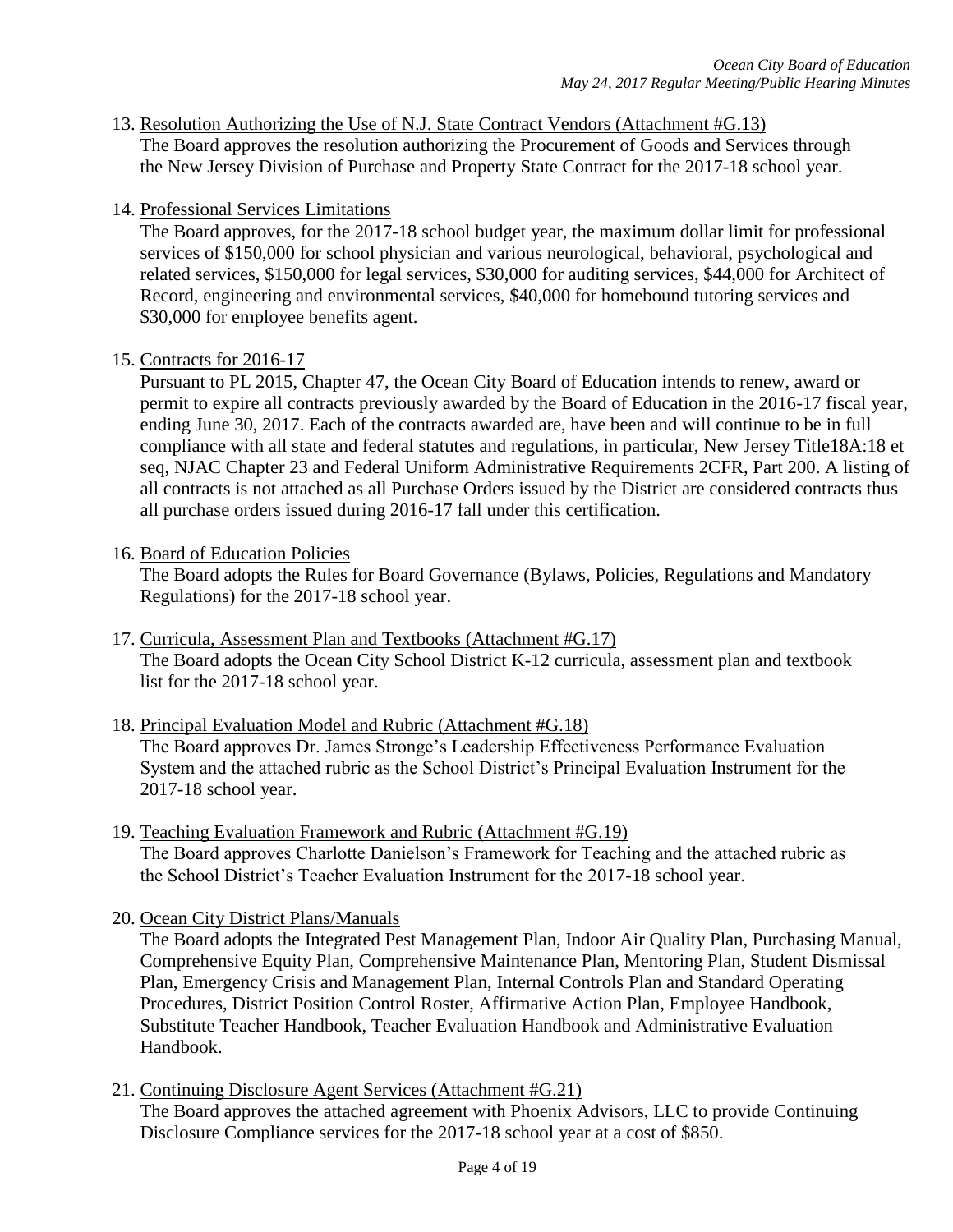#### 22. Insurance Risk Manager

The Board approves the McMahon Agency to provide Insurance Risk Manager Services for the 2017-18 school year.

23. Designation of Insurance Provider

The Board approves the continuance of the District's membership in the New Jersey Schools Insurance Group through June 30, 2018.

24. Employee Benefits Agent

The Board approves Brown & Brown Benefit Advisors as the Employee Benefits Agent for the 2017-18 school year for the annual fee of \$30,000.

25. Policy Service Provider

The Board approves Strauss Esmay Associates LLP to provide Board of Education Policy update services for the 2017-18 school year for the fee of \$4,090.

- 26. Requisition for Taxes (Attachment #G.26) The Board approves the Requisition for Taxes for July 1, 2017 through June 30, 2018.
- 27. Olweus Bullying Prevention Program

The Board approves the Olweus Bullying Prevention Program through Atlantic Prevention Resources for the 2017-18 school year in the amount of \$1,250. This program also includes training and consultation.

28. Student Support Services Program

The Board approves the *Lifelines* Prevention Program, Natural High Program and Forest Friends Program for the 2017-18 school year at no cost to the Board.

29. Crisis Prevention/Intervention Contract (Attachment #G.29)

The Board approves the attached Crisis Prevention/Intervention contract between ABC Consultants, L.L.C. and the Ocean City School District, effective September 1, 2017 through June 30, 2018. The rates are as follows:

- \$ 130 per hour Direct and indirect service consultation \$1,500 per day Full-Day Crisis Prevention/Intervention Training
- \$750 half day Half-Day Crisis Prevention/Intervention Training
- \$ .55 per mile Travel to/from
- 30. Designation of School Physician\*

The Board approves a professional services contract with Jerry Horowitz, D.O. in the amount of \$14,400 for the 2017-18 school year with Dr. Horowitz to serve as the School Physician.

\*This professional service appointment is recommended for approval as an authorized exception to the Public School Contracts Law (N.J.S.A. 18A: 18A-1, et seq.) competitive bidding requirements.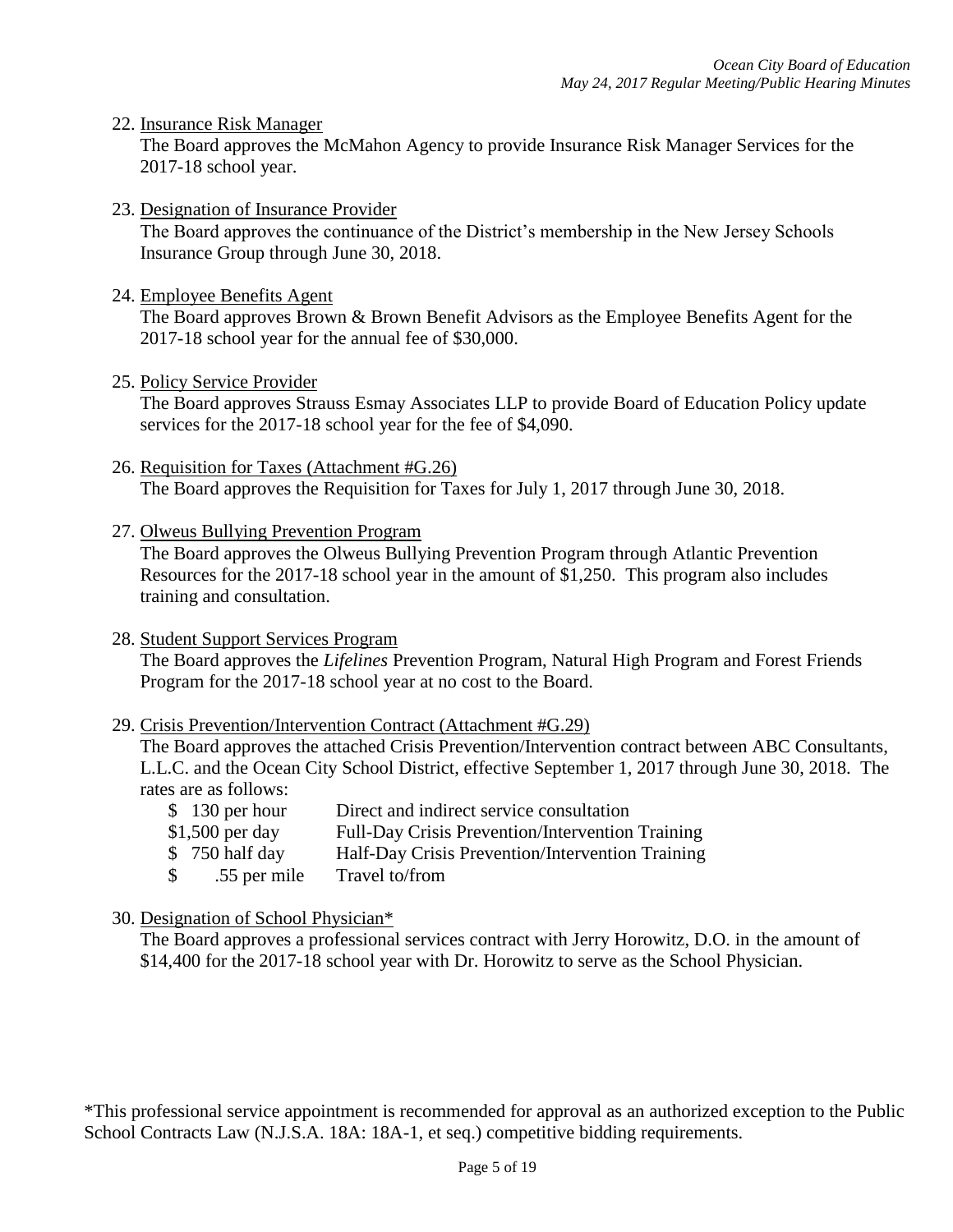31. Designation of Auditor for the Board of Education\*

The Board approves a professional services contract with the auditing firm of Ford, Scott & Associates in the amount of \$23,900 for the 2016-17 school year audit to be conducted during the 2017-18 school year.

32. Designation of Bond Counsel\*

The Board approves a professional services contract with the firm McManimon, Scotland & Baumann LLC for bond counsel services at the hourly rate of \$185 for the 2017-18 school year.

33. Designation of Labor Counsel\*

The Board approves a professional services contract with the firm of Comegno Law Group P.C. for labor and other counsel services at the hourly rate of \$175 for the 2017-18 school year with Mark Toscano assigned to serve as Lead Counsel.

34. Designation of Architect\*

The Board approves RYEBREAD Architects to provide service as Architect of Record for the 2017-18 school year.

35. Student Residency Investigator\*

The Board approves DiJoseph Investigations, LLC as Student Residency Investigator and security services provider for the 2017-18 school year on an as needed basis.

36. Designation of Firms for Regulatory Compliance\*

The Board approves the following firms to provide regulatory and environmental compliance activities and services, including but not limited to AHERA, Right-to-Know and Indoor Air Quality, on an as needed basis for the 2017-18 school year:

Brinkerhoff Environmental Coastal Environmental Compliance Epic Environmental Services RAMM Environmental TTI Environmental, Inc.

37. Designation of Engineering Firms\*

The Board approves the following firms to provide engineering services on an as needed basis for the 2017-18 school year:

| Dante Guzzi Engineering Associates, L.L.C. | Civil Engineering Services                 |
|--------------------------------------------|--------------------------------------------|
| Davinci Group                              | Mechanical/Electrical Engineering Services |
| Kelter & Gilligo Consulting Engineers      | <b>Mechanical Engineering Services</b>     |

38. Occupational Therapy Renewal of Contract (Attachment #G.38)\*

The Board approves the attached contract for Deborah L. Huber to provide occupational therapy services for the 2017-18 school year.

\*These professional service appointments are recommended for approval as authorized exceptions to the Public School Contracts Law (N.J.S.A. 18A: 18A-1, et seq.) competitive bidding requirements.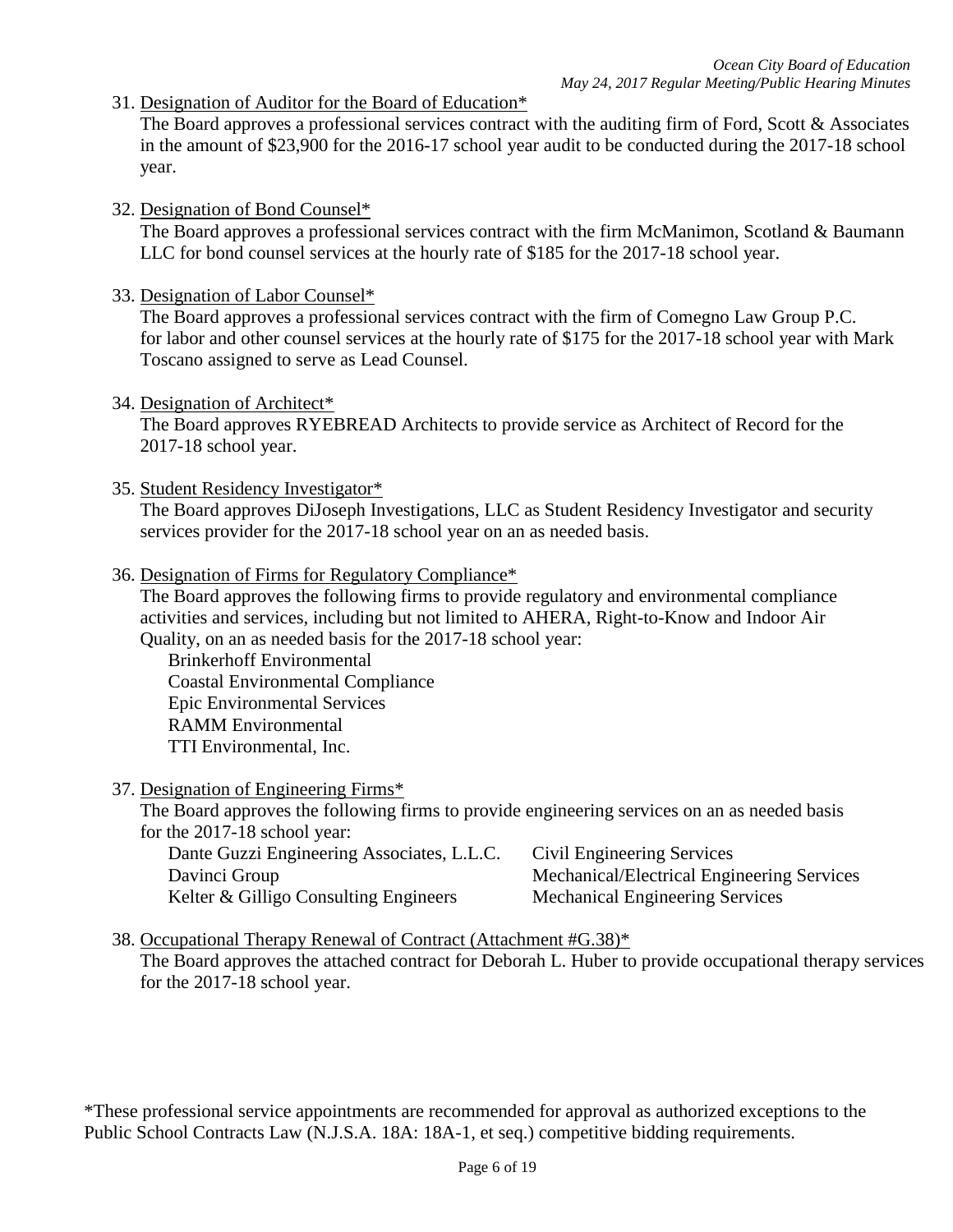39. Physical Therapy Contracts (Attachment #G.39)\*

The Board approves the attached contract for Kristina Bonstead to provide physical therapy services for the 2017-18 school year.

#### 40. Neurological Services\*

The Board approves the following providers for neurological services for the 2017-18 school year on an as needed basis:

| Dr. Russell Abrams | \$400/per evaluation and report |  |
|--------------------|---------------------------------|--|
|--------------------|---------------------------------|--|

Barbara J. Leech, Ph.D. Neuropsychological evaluations

\$1500/Comprehensive Neuropsychological Evaluation**\*** \$200/per hour - Independent Evaluation (interview plus record review) \$350/per hour - Trial Preparation and/or Consultation \$250/per hour - Record Review \$1600/half day (up to four hours) Deposition/Court Appearance

\$2900/full day (over four hours) Deposition/Court Appearance

**\***This evaluation includes comprehensive testing, interview, complete report (with diagnosis, interpretation, and recommendations), feedback session, and school visit (as needed) \*\*Payment of fees for legal preparation/consultation or appearances is required on or before the date scheduled for the event

#### 41. Psychological Services\*

The Board approves the following psychiatrists for evaluations for the 2017-18 school year on an as needed basis:

Dr. Inua A. Momadu, Shore Behavioral Healthcare, Inc. \$450/per evaluation

Dr. Thomas O'Reilly, Medford Family Psychiatry, LLC \$450/per evaluation \$200/per hour - Consulting \$200 per hour - Individual Therapy \$100 - Missed appointment fee \$150 - Medical management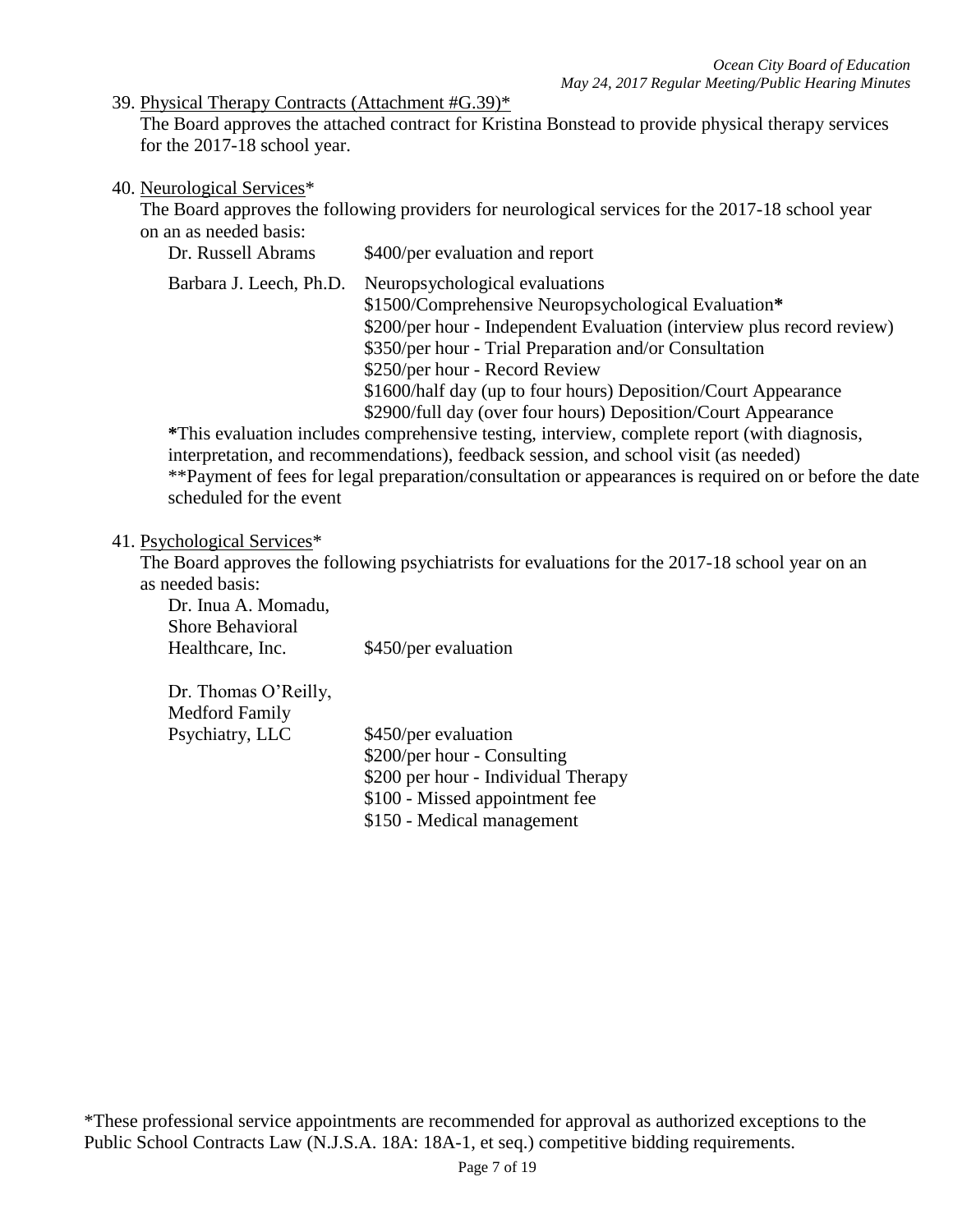42. Homebound Instruction/Bedside Services Contracts\*

The Board approves the following contracts for the 2017-18 school year:

Daytop Village of New Jersey to provide educational instruction – coursework focuses on core academic areas meeting all state education requirements. \$120.00/day

Educere to provide virtual education for homebound students, on an as needed basis, as follows: \$249 to \$1250 per year, with half-year, partial and failure makeup courses available \$399-\$599 Founders Education Cost with half-year course/partial and abbreviated available

Professional Education Services, Inc. to provide homebound instruction for bedside services at the following locations:

Princeton House Behavioral Health Systems High Focus Centers C.A.R.E.S. Program Inspira Health Center

- 43. Professional Development, Behavioral Consultant Services and Crisis Training (Attachment #G.43)\* The Board approves the attached Professional Services Contracts for Professional Development, Behavioral Consultant services and Crisis Training services provided by Brett DiNovi & Associates, L.L.C. for the 2017-18 school year.
- 44. Consultation Services (Attachment #G.44)\*

The Board approves the attached professional services contract with Dr. Vincent Winterling, Ed.D. d/b/a Vincent Winterling Ed.D. Consultants to provide consultation services to students for the 2017-18 school year. Cost to be billed to the Sea Isle City Board of Education.

45. Assistive Technology Consultation and Evaluation Services\*

The Board approves the attached professional services contract with Advancing Opportunities to provide evaluations, consultations, assistive technology recommendations and training to staff and students for the 2017-18 school year as follows:

\$925 per evaluation including report \$120 per hour for training with 2 hour minimum \$1,200 AAC evaluation \$60/per hour for roundtrip travel by staff for each appointment

- 46. Language Translation and Interpretive Services (Attachment #G.46)\* The Board approves Para-Plus Translation Services for language translation and interpretive services for the 2017-18 school year and attached is the rate schedule.
- 47. The Arc of New Jersey Agreement of Services for Planning and Adult Life

The Board approves the Arc of New Jersey Agreement of Services for Planning and Adult Life for the 2017-18 school year. This is a transitional program for High School Special Education students, which will concentrate on making the shift from high school to the adult world. These services will be of no cost to the School District.

\*These professional service appointments are recommended for approval as authorized exceptions to the Public School Contracts Law (N.J.S.A. 18A: 18A-1, et seq.) competitive bidding requirements.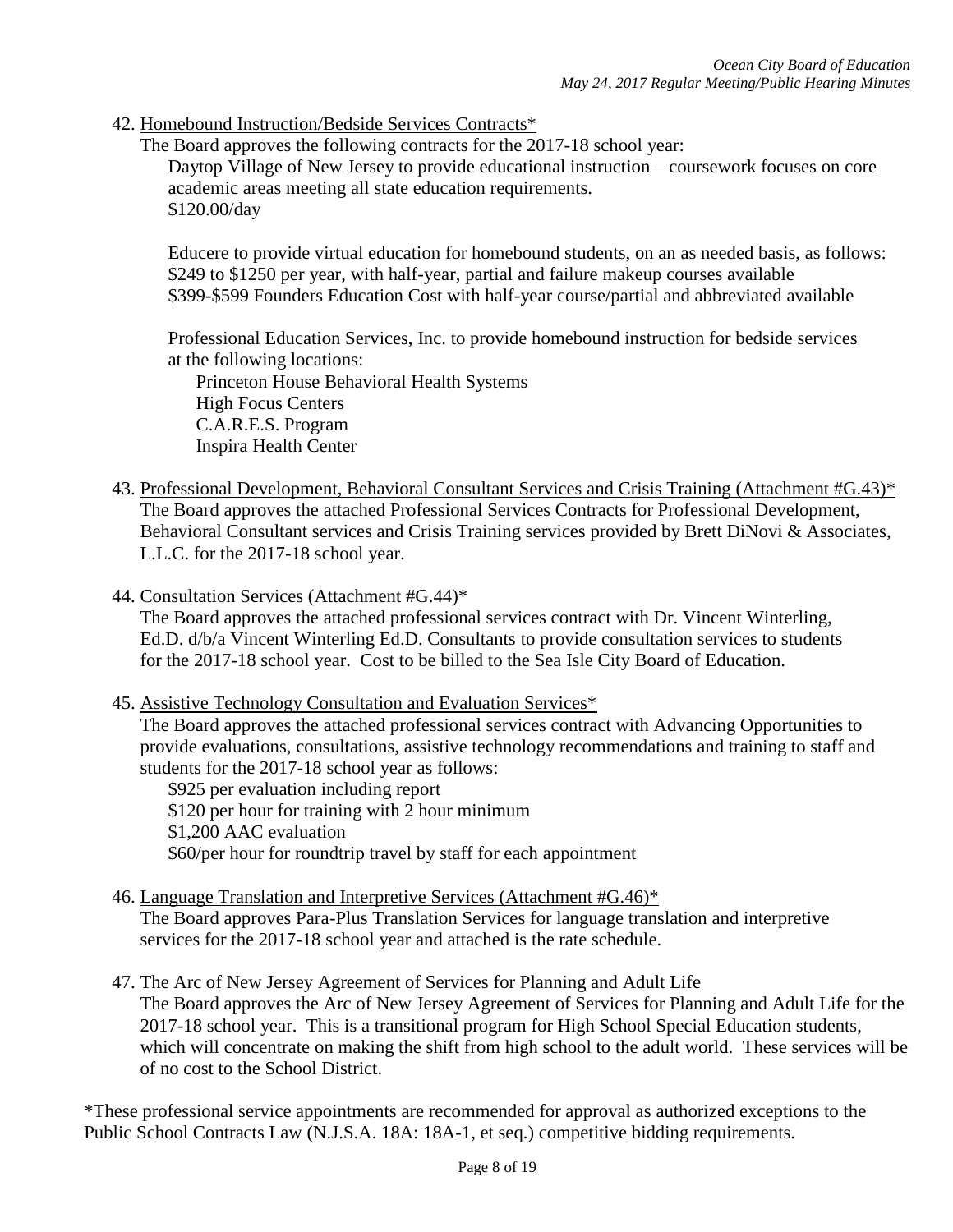### **H. Superintendent's Report**

### **1. Buildings and Grounds**

| <b>Informational Items</b>                                 |                |  |  |
|------------------------------------------------------------|----------------|--|--|
| Fire Drills                                                |                |  |  |
| Ocean City High School                                     | April 10, 2017 |  |  |
| Ocean City Intermediate School                             | April 28, 2017 |  |  |
| Ocean City Primary School                                  | April 10, 2017 |  |  |
| <b>Security Drills</b>                                     |                |  |  |
| Ocean City High School                                     | April 12, 2017 |  |  |
| Ocean City Intermediate School                             | April 10, 2017 |  |  |
| Ocean City Primary School                                  | April 11, 2017 |  |  |
| <b>School Bus Emergency Evacuation Drills (Attachment)</b> |                |  |  |
| Ocean City High School                                     | May 2, 2017    |  |  |
| Ocean City Intermediate School April 27, 2017              |                |  |  |
| Ocean City Primary School                                  | April 27, 2017 |  |  |

#### A. Use of Facilities

The Board approves the following request for the use of the High School:

| Requested By: | Villanova                                                   |
|---------------|-------------------------------------------------------------|
| Use:          | <b>Football Scrimmage</b>                                   |
| Date/Times:   | August 18, 2017 (Fri), 8:00AM-1:30PM                        |
| Rooms:        | <b>Locker Rooms and Exterior Rest Rooms</b>                 |
| Fee:          | No charge                                                   |
|               |                                                             |
| Requested By: | City of Ocean City                                          |
| Use:          | Lansdale Catholic versus William Penn Charter Football Game |
| Date/Times:   | September 2, 2017 (Sat), 8:00AM-2:00PM                      |
| Rooms:        | <b>Locker Rooms and Exterior Rest Rooms</b>                 |

# D. Application Submission

The Board approves submission of an amended application to the State of New Jersey Department of Environmental Protection for installation of a public pier and dock in Upper Township to be used by the Ocean City High School crew team. The amended application is on file with the Board Secretary.

• Buildings and Grounds Committee Report – Mr. Oves, Chairperson Mr. Oves gave a report of the committee meeting

### **2. Curriculum and Student Affairs**

A. High School Field Trip Request (Attachment #2.A) The Board approves the attached High School Field Trip list.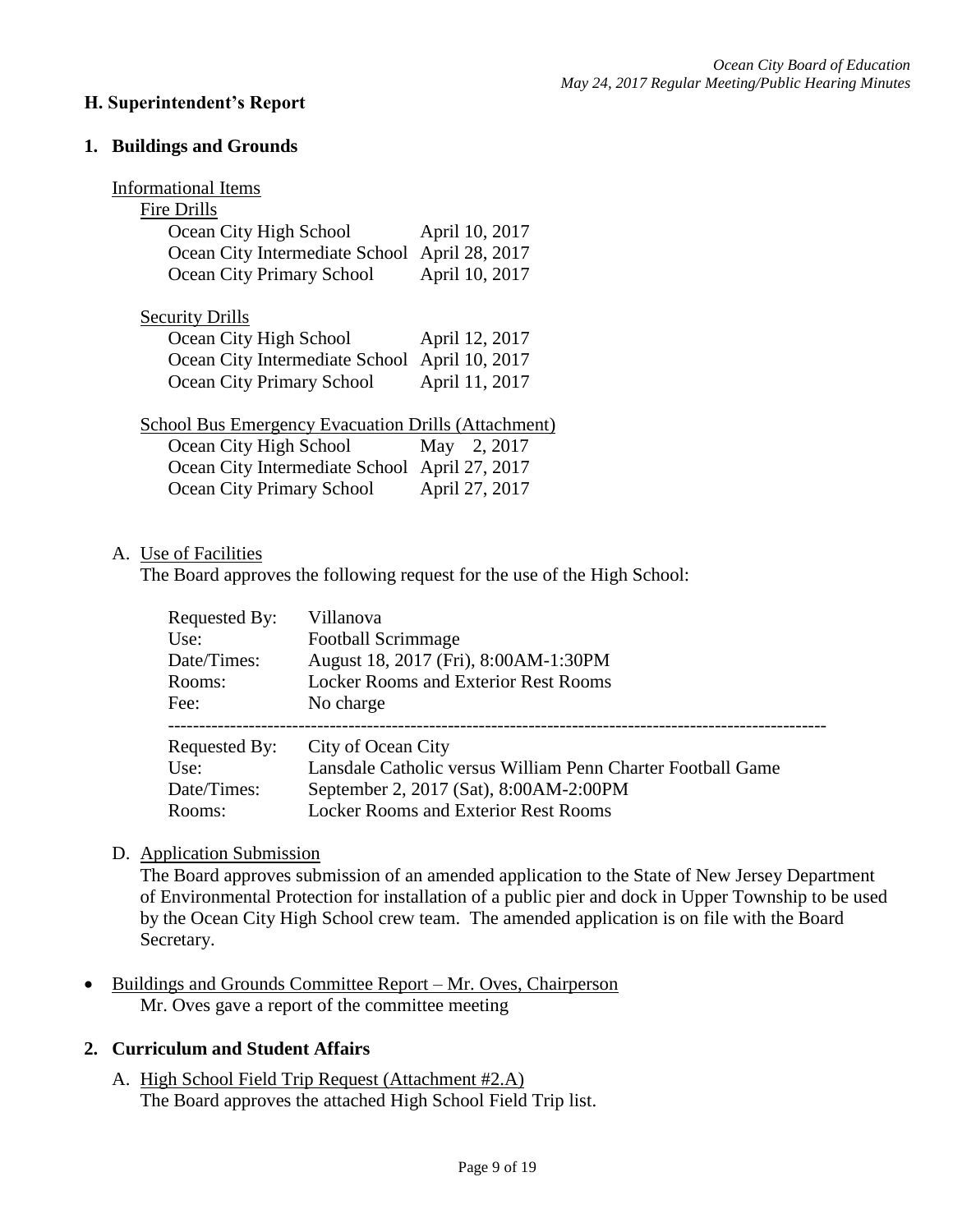- B. Vocational Technical Education Plan The Board approves the Ocean City High School Vocational Technical Education Plan for the 2017-18 school year.
- C. Bilingual/ESL Plan (Attachment #2.C) The Board approves the attached One Year ESL District Waiver Request for 2017-18 and authorizes submission to the New Jersey Department of Education.
- D. Bilingual/ESL Three Year Program Plan 2017-20 (Attachment #2.D) The Board approves the attached District Bilingual/ESL Three Year Program Plan for 2017-20 and authorizes submission to the New Jersey Department of Education.
- E. Ocean City High School Athletic Hall of Fame Bylaws (Attachment #2.E) The Board adopts the High School Athletic Hall of Fame Bylaws.
- F. Early Fall Sports' Practices

The Board approves early practices for the following High School teams:

| <b>Boys Soccer</b>     | June 19, 2017  |
|------------------------|----------------|
| <b>Field Hockey</b>    | June 11, 2017  |
| Girls Soccer           | June 19, 2017  |
| Tennis                 | August 1, 2017 |
| <b>Boys Basketball</b> | June 19, 2017  |
| Girls Basketball       | June 12, 2017  |
| Football               | June 12, 2017  |
| Boys and Girls XC      | June 19, 2017  |
| Wrestling              | June 19, 2017  |
| <b>Boys Lacrosse</b>   | June 19, 2017  |
| <b>Girls Lacrosse</b>  | June 19, 2017  |
| Girls Swimming         | June 19, 2017  |
| <b>Boys Swimming</b>   | June 19, 2017  |
|                        |                |

I. Harassment, Intimidation and Bullying (HIB) Case Findings (Attachment #2.I) The Board adopts and approves Harassment, Intimidation and Bullying (HIB) Case Findings as reported in the attached.

Informational Items (Attachments) Out-of-School Suspension Reports for April 2017

 Curriculum and Student Affairs Committee Report – Mrs. McAlister, Chairperson Mrs. McAlister gave a report of the Committee meeting.

# **3. Finance**

A. Bill List (Attachment #3.A) The Board approves payment of bills for May 2017 in the amount of \$5,513,197.55.

# **Motion carried with the following vote to abstain on bills related to the PTA by Mr. Braun.**

B. Secretary and Monthly Cash Reconciliation Reports (Attachment #3.B) The Board approves the Board Secretary's Monthly Financial Report and the Monthly Cash Reconciliation Report for March 2017 and April 2017.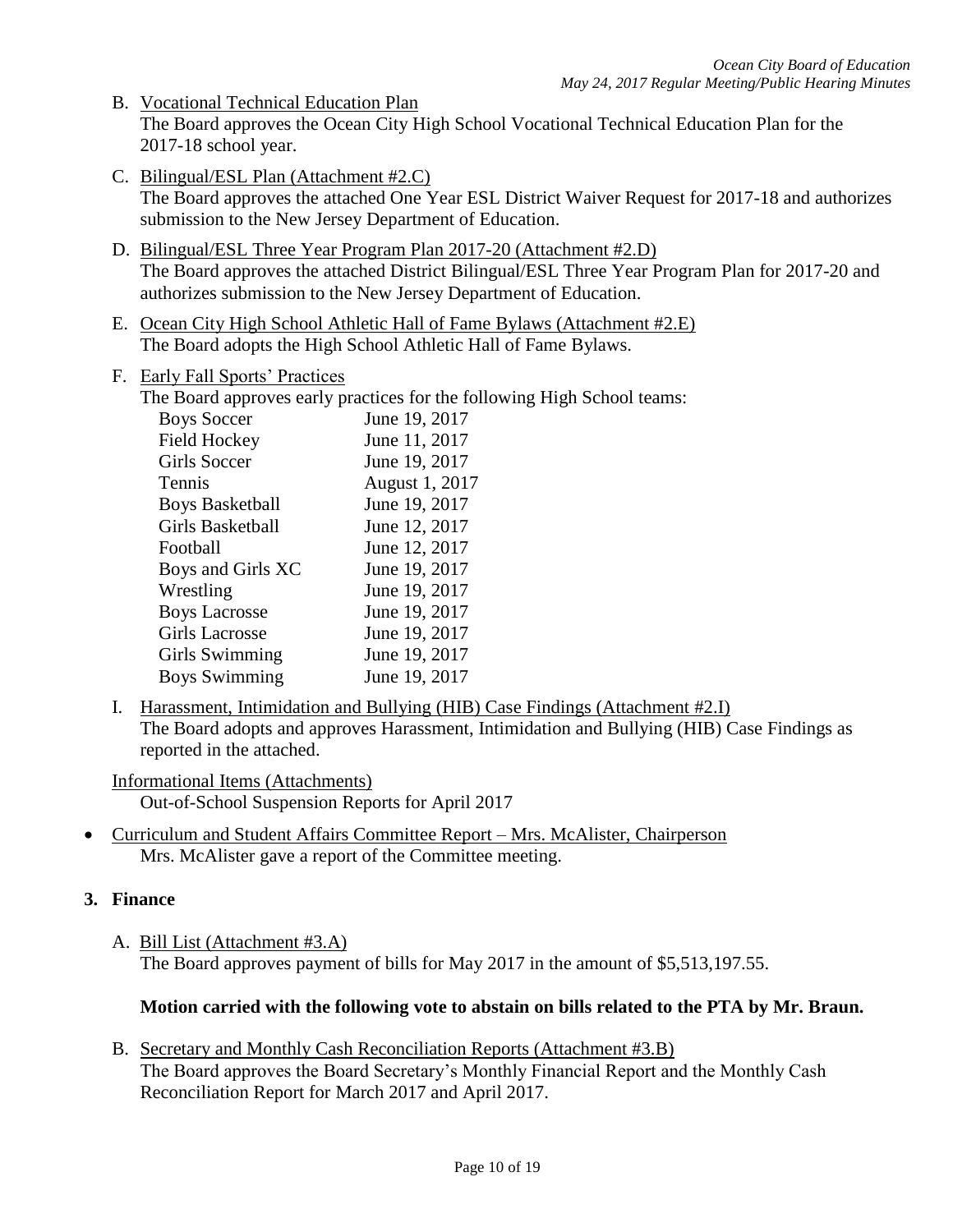- C. Line Item Transfers (Attachment #3.C) The Board approves the revenue and appropriation transfers for March 2017 and April 2017.
- D. Travel & Expense Reimbursement (Attachment #3.D) The Board approves the May 2017 list of Board of Education Members and School District Staff travel and related expense reimbursements.
- E. Food Service Report (Attachment #3.E) The Board accepts the Food Service Monthly Finance Report for March 2017 and April 2017.
- F. Agreement to Deliver Food Service Commodities (Attachment #3.F) The Board approves the attached agreement with Paul's Commodity Hauling to deliver food service commodities effective September 1, 2017 – June 30, 2018.
- G. Memorandum of Understanding with Corbin City Board of Education (Attachment #3.G) The Board approves the Memorandum of Understanding with the Corbin City Board of Education for School Business Administrator services for the 2017-18 fiscal year:

| Computer Services/Supplies/Copying      | \$3,885.00  |
|-----------------------------------------|-------------|
| <b>Business Administrator</b>           | \$3,500.00  |
| <b>Assistant Business Administrator</b> | \$13,000.00 |
| Total                                   | \$20,385.00 |

# H. Cooperative Bidding Program

The Board authorizes the participation in the Educational Data Services, Inc. Cooperative Purchasing Program for the 2017-18 school year at a cost of \$6,600 for the licensing and maintenance fee.

# I. Digital Production Services

The Board approves the extension of the contract with Just Right TV Productions LLC to provide digital production recording services for Board of Education meetings for July 1, 2017 through June 30, 2018 as specified in the Cooperative Pricing Agreement with the City of Ocean City. The rates for services are as follows:

| Rate for service rendered up to a minimum of 2 hours                            | \$240   |
|---------------------------------------------------------------------------------|---------|
| Rate for service that exceeds the 2 hour minimum, $\frac{1}{2}$ hour increments | \$30    |
| Creation of a Flash Video ("FLV file" for delivery to the Board                 | \$45    |
| Fee per additional copy of prerecorded DVD's                                    | $S \t7$ |
|                                                                                 |         |
| Data for digital recording conviges for gracial events and/or recording         | 0.120   |

Rate for digital recording services for special events and/or recording \$120 sessions that is beyond the scope of work outlined and in addition to the schedule meetings in 1 hour increments

Hourly rate to meet with City professional personnel for digital broadcast  $$60$ discussions, digital format & other items which may arise during the duration of the contract period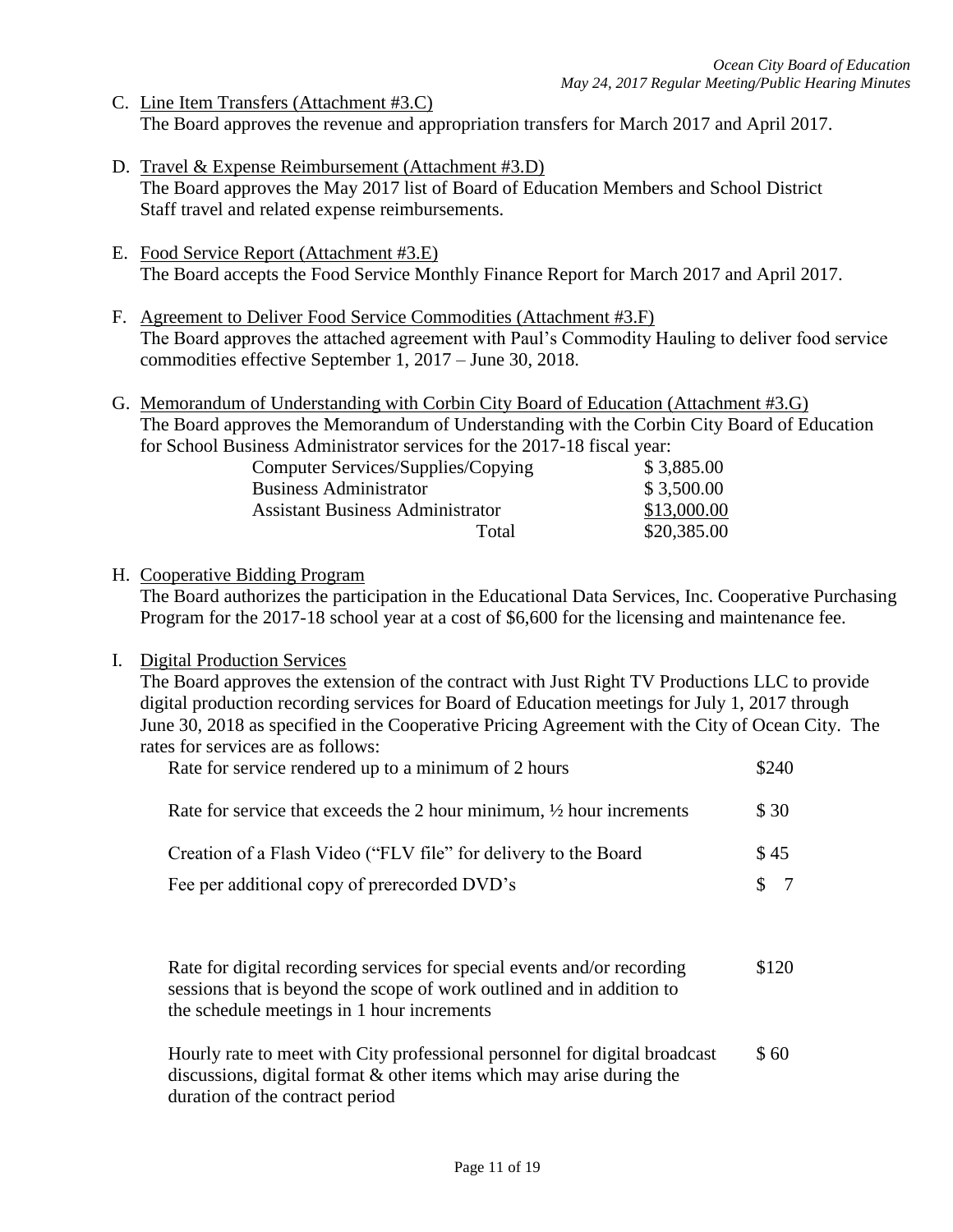J. Athletic Trainer\*

The Board approves Rothman Institute/AtlanticCare for a full time Athletic Trainer for the Ocean City School District from July 1, 2017 through June 30, 2018 at a cost of \$73,130.51.

K. Tuition Contracts with the Cape May County Special Services School District – Students Sent The Board approves the 2017-18 tuition contracts with the Cape May County Special Services School District – students sent as follows:

| <b>CMC</b> Special Services                  | <b>Tuition Rate Per Pupil</b> |
|----------------------------------------------|-------------------------------|
| 2017-18 Behavior Disabilities                | \$42,750                      |
| 2017-18 Multiple Disabilities                | \$37,550                      |
| 2017-18 Autism                               | \$39,100                      |
| 2017-18 Pre-School Disabilities              | \$31,750                      |
| 2017-18 Cognitive-Severe                     | \$30,750                      |
| 2017-18 One-to-One Aide                      | \$19,550                      |
| 2017-18 Extended School Year Agreement       | \$2,600                       |
| (Four Week Program)                          |                               |
| 2017-18 One-to-One Aides (Four Week Program) | \$1,900                       |
|                                              |                               |

### L. Tuition Contract Agreements

The Board approves the 2016-17 Tuition Contract Agreements with the Clifton Board of Education for two students placed in a CP&P out-of-home placement effective March 6, 2017 through June 30, 2017 as follows:

- (1) student attending Grade K \$4,450
- (1) student attending Grade 3 \$4,624

### M. Tuition Contract Agreement

The Board approves the Tuition Contract Agreement for the 2017-18 school year with the Cape May County Technical School District in the amount of \$19,687 for two regular full time students and one special education shared time student, including a tuition adjustment credit of \$1,539 for the 2015- 16 school year.

#### N. Close Bank Account

The Board approves the closing of the Ocean City Board of Education/Ocean City Primary School Renovations Account with Ocean City Home, a division of Ocean First, following receipt of the project completion and closeout letter from the New Jersey Schools Development Authority. This account has a zero balance.

\*This professional service appointment is recommended for approval as an authorized exception to the Public School Contracts Law (N.J.S.A. 18A: 18A-1, et seq.) competitive bidding requirements.

- **4. Personnel** (All motions are upon Superintendent's recommendation:)
	- A. Substitutes and Sporting Event Worker (Attachment #4.A) roll call vote The Board approves the attached criminal history approved/HIB trained substitutes and sporting event worker for the 2016-17 school year.
	- B. Leave of Absence District Supportive Staff (Attachment #4.B) roll call vote The Board approves employee #2669, an unpaid FMLA leave of absence, effective May 3, 2017 through June 30, 2017.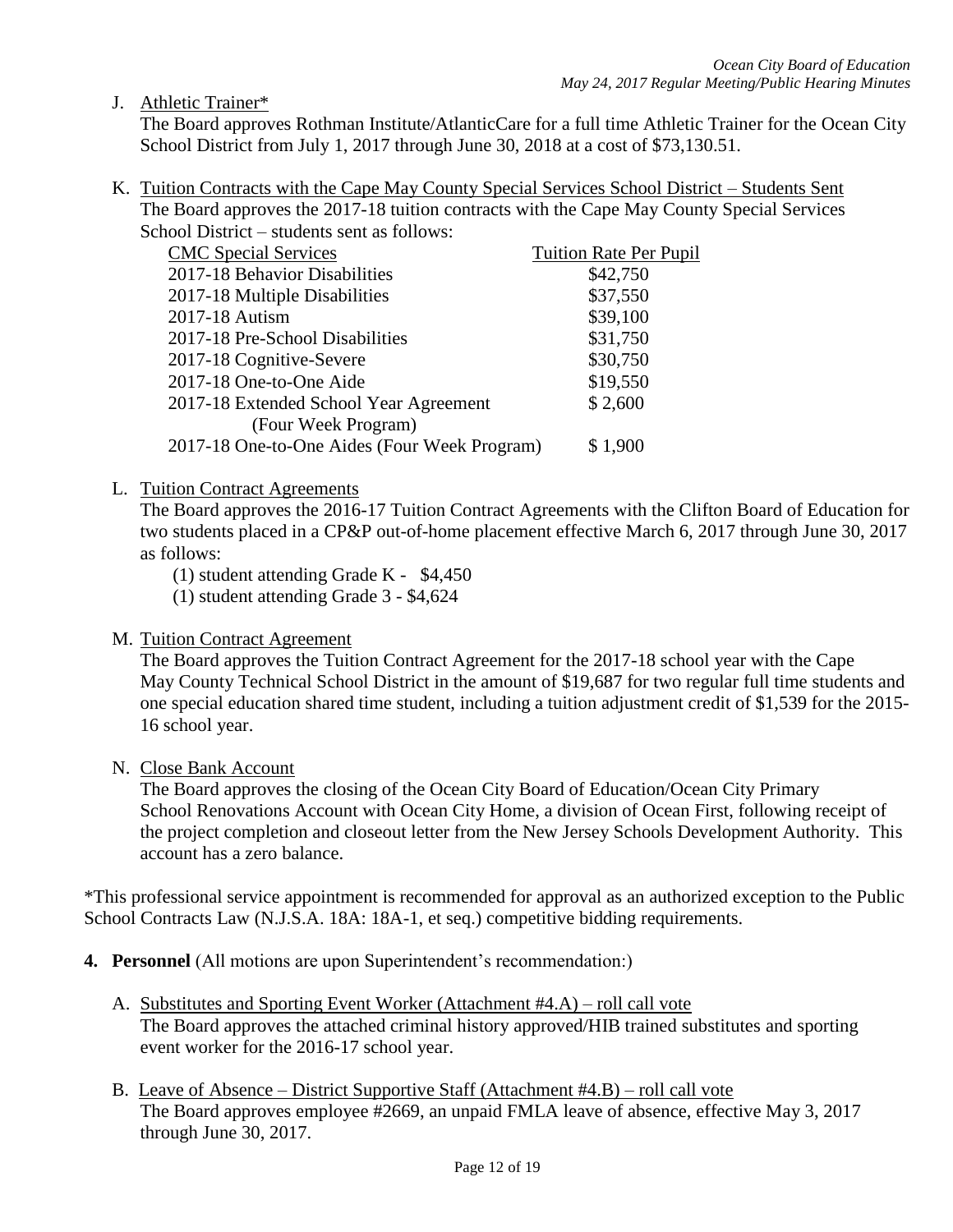- C. Extended Leave of Absence High School Certificated Staff (Attachment #4.C) roll call vote The Board approves employee #0204, an extended paid leave of absence, effective June 12, 2017 through June 30, 2017.
- D. Revised Leave of Absence High School Certificated Staff (Attachment #4.D) roll call vote The Board approves employee #3547, a revised paid leave of absence, effective April 24, 2017 through June 9, 2017, an unpaid FMLA/NJFLA leave of absence, effective June 12, 2017 through June 30, 2017 and an unpaid FMLA/NJFLA leave of absence, effective September 1, 2017 through November 17, 2017, with an expected return date of November 20, 2017.
- E. District Summer Craftsman Help and Stipend roll call vote The Board approves William Nickles, III, and substitute summer craftsman, effective June 26, 2017 through August 31, 2017 at a stipend of \$17 per hour, not to exceed 250 hours.
- F. Homebound Instructors and Stipend\* roll call vote The Board approves the School District's certificated staff and substitute certificated teachers as homebound instructors, based on their availability and on an as needed basis, for summer 2017 and the 2017-18 school year at a stipend of \$30\* per hour.
- G. High School Summer Employment and Stipend\* roll call vote The Board approves Rosemary Millar, school nurse, for High School 2017 summer physicals at a stipend or \$30\* per hour, not to exceed 10 hours.
- H. High School Extended School Year Aides and Stipends roll call vote The Board approves the following special education aides for the High School 2017 extended school year MD program at a stipend of \$15 per hour (program, number of hours and aides based on student enrollment):

Thomas Marshall Melanie Vitale

- I. Transfer of Certificated Staff roll call vote The Board approves the transfer of Anthony DeLeo, from Primary School special education teacher to High School social studies/special education teacher, effective for the 2017-18 school year.
- J. High School Coach, Co-Curricular Activity/Club Advisors and Stipends\* (Attachment #4.J) roll call vote

The Board approves the attached High School coach, co-curricular activity/club advisors and stipends\* for the 2017-18 school year.

K. High School Extension Program Faculty – roll call vote The Board approves the following High School faculty assigned to the Extension Program for the 2017-18 school year:

| Margaret Corcoran | Teacher-in-Charge |
|-------------------|-------------------|
| Eric Grimley      | Teacher           |

\*stipend pending negotiations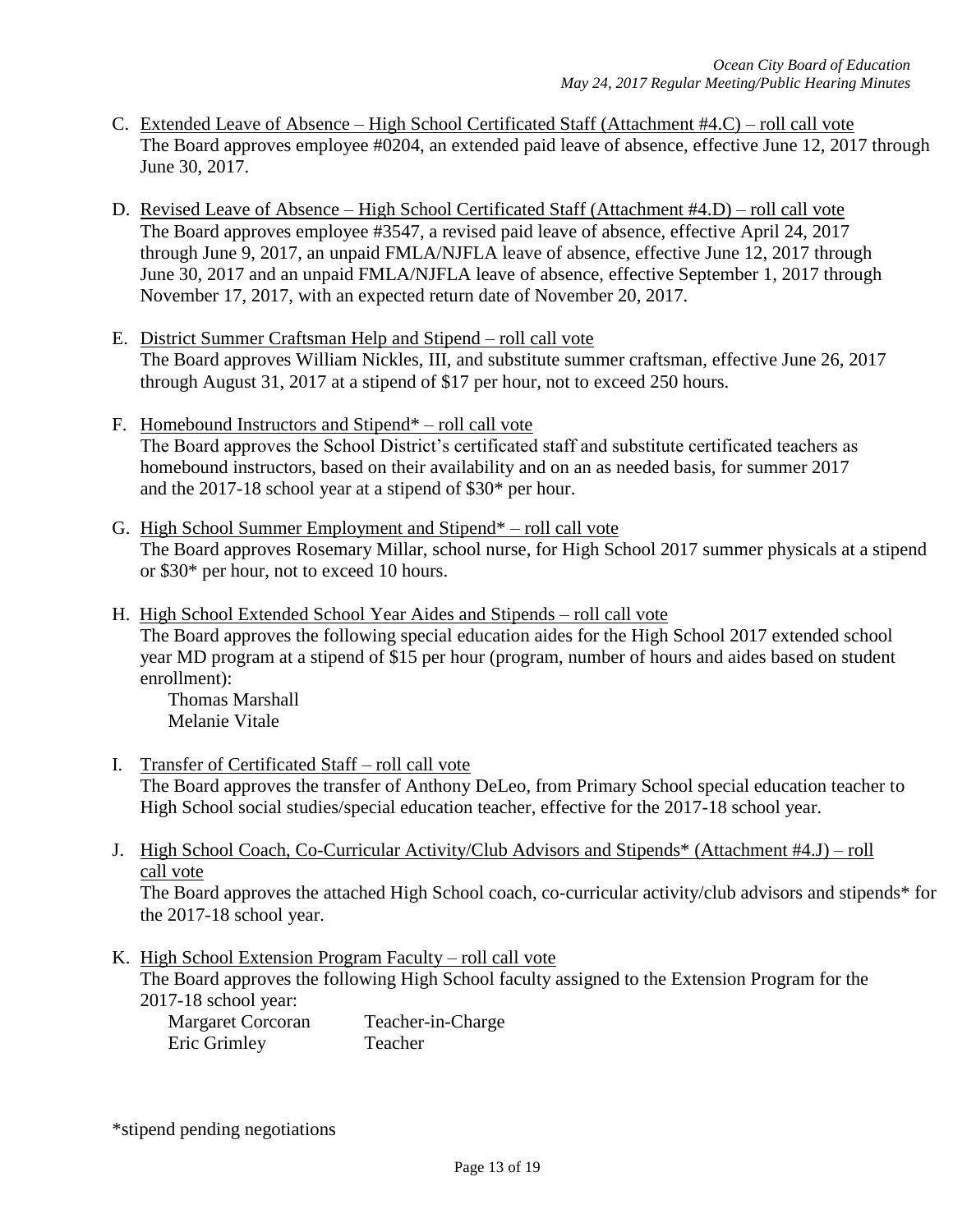- L. High School Extension Program Certificated Staff and Stipends\* (Attachment #4.L) roll call vote The Board approves the attached High School Extension Program certificated staff for the 2017-18 school year at a stipend of \$30\* per hour.
- M. High School Academic Awards Program Coordinator and Stipend roll call vote The Board approves Kathryn Sykes, High School academic awards program coordinator, for the 2017-18 school year at a stipend of \$600.
- N. High School Graduation Program Coordinator and Stipend roll call vote The Board approves Kathryn Sykes, High School graduation program coordinator, for the 2017-18 school year at a stipend of \$200.
- O. High School Senior Scholarship Program Coordinator and Stipend roll call vote The Board approves Eileen Rocks, High School senior scholarship program coordinator, for the 2017-18 school year at a stipend of \$1,000.
- P. High School Cafeteria Person-in-Charge and Stipend roll call vote The Board approves Deborah Kafkalas, High School cafeteria person-in-charge, for the 2017-18 school year at a stipend of \$400.

\*stipend pending negotiations

 Negotiations Committee Report – Mr. Bauer, Chairperson Mr. Bauer provided an update on the negotiations process.

# **5. Policy**

A. Policies –  $2^{nd}$  Reading (Attachment #5.A) The Board approves the following replacements, additions and or deletions to the Board Policy and/or Regulation Manuals.

| <b>Revised Policies</b>    |                                                                                              |
|----------------------------|----------------------------------------------------------------------------------------------|
| 2460                       | <b>Special Education</b>                                                                     |
| 2467                       | <b>Surrogate Parents and Foster Parents</b>                                                  |
| New Regulation             |                                                                                              |
| 2460.15                    | Special Education – In-Service Training Needs for Professional and<br>Paraprofessional Staff |
| <b>Revised Regulations</b> |                                                                                              |
| 2460                       | <b>Special Education</b>                                                                     |
| 2460.1                     | Special Education – Location, Identification and Referral                                    |
| 2460.8                     | Special Education – Free and Appropriate Public Education                                    |
| 2460.9                     | Special Education – Transition from Early Intervention Programs to Preschool                 |
|                            | Programs                                                                                     |
| 2460.16                    | Special Education – Instructional Material to Blind or Print-Disabled Students               |
| 5200                       | Attendance                                                                                   |
|                            |                                                                                              |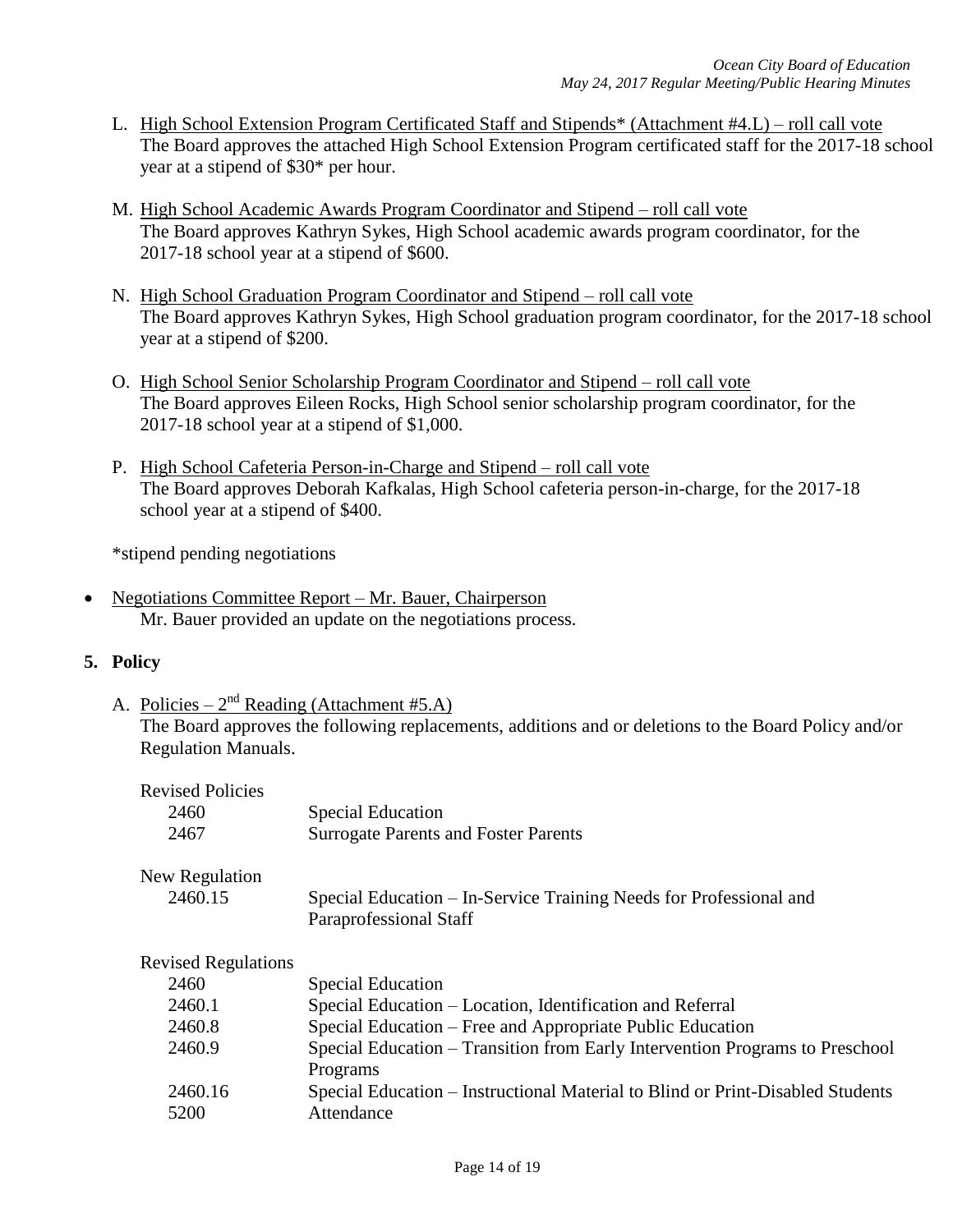B. Policies –  $1^{st}$  Reading (Attachment #5.B)

The Board approves the following replacements, additions and or deletions to the Board Policy and/or Regulation Manuals.

| New Policy<br>7461                        | Sustainability in Schools                                    |
|-------------------------------------------|--------------------------------------------------------------|
| <b>Revised Policies</b><br>2464<br>2622   | Gifted and Talented<br><b>Student Assessment</b>             |
| <b>Abolished Policies</b><br>2320<br>5465 | <b>Independent Study Programs</b><br><b>Early Graduation</b> |

- C. Comprehensive Equity Plan (Attachment #5.C) The Board adopts the attached 2017-18 Comprehensive Equity Plan Annual Statement of Assurance for submission to the County Office.
- Policy Committee Report Mrs. Prettyman, Chairperson Mr. James gave the report of the committee meeting in Mrs. Prettyman's absence.

### **6. District Communications**

 District Communications Committee Report - Ms. Gallelli-Keyes, Chairperson Ms. Gallelli-Keyes gave a report of the committee meeting.

*Motion by Ms. Gallelli-Keyes, seconded by Mr. Bauer, and carried unanimously, except as noted below, the Board of Education (Ocean City Representatives) approved the following Superintendent's recommendations by "roll call vote."* 

# **G. AGENDA - ANNUAL SCHOOL YEAR APPROVALS**

48. Designation of Solicitor of the Board of Education\* **(Ocean City Representatives Only)**  The Board approves the firm of McCrosson and Stanton, P.A. and the designation of Michael Stanton as Board Solicitor in the amount of \$36,000, for the 2017-18 school year. The hourly rate for "Additional Compensation" is \$150 per hour.

\*This professional service appointment is recommended for approval as an authorized exception to the Public School Contracts Law (N.J.S.A. 18A: 18A-1, et seq.) competitive bidding requirements.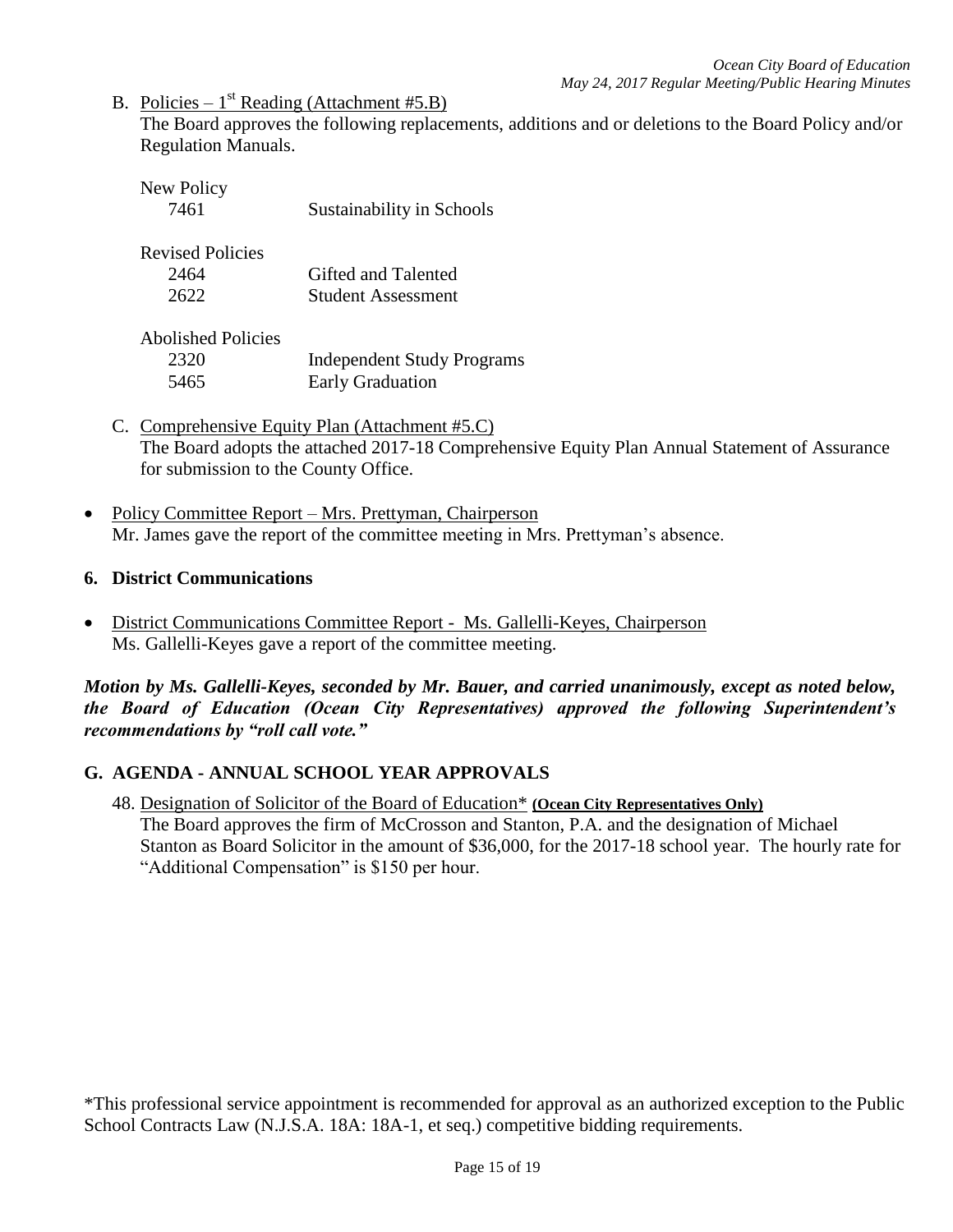### **1. Buildings and Grounds**

B. Use of Facilities **(Ocean City Representatives Only)**

The Board approves the following request for the use of the Intermediate School:

| Requested By: | Ocean City Girls Scout Troop #41014                   |
|---------------|-------------------------------------------------------|
| Use:          | Car Wash                                              |
| Dates/Times:  | June 10, 2017 (Sat), 9:00AM-2:00PM                    |
| Room:         | Driveway                                              |
| Fee:          | No charge                                             |
| Requested By: | Ocean City Junior Wrestling                           |
| Use:          | <b>Junior Wrestling Summer Practice</b>               |
| Dates/Times:  | June 27-August 17, 2017 (Tues & Thurs), 6:00PM-8:00PM |
| Room:         | Multi-Purpose Room                                    |
| Fee:          | No charge                                             |

### C. Dual Use Classrooms **(Ocean City Representatives Only)**

The Board approves the dual instructional use for the following classrooms for the 2017-18 school year and authorizes the School District to request approval from the New Jersey Department of Education:

Primary School Room 401 - Basic Skills Instruction / Basic Skills Room 403 - ESL / ESL

Intermediate School Room 411 - Reading / Physical Therapy

### **2. Curriculum and Student Affairs**

- G. Intermediate School Field Trip Request (Attachment #2.G) **(Ocean City Representatives Only)** The Board approves the attached Intermediate School Field Trip list.
- H. Primary School Field Trip Request (Attachment #2.H) **(Ocean City Representatives Only)** The Board approves the attached Primary School Field Trip list.
- J. Settlement **(Ocean City Representatives Only)**

The Board approves the Settlement Agreement with an Ocean City special education student as set forth in the written Settlement Agreement.

### **3. Finance**

O. Study Skills Course (Attachment #3.O) **(Ocean City Representatives Only)** The Board approves a contract with The Virtual High School (VHS, Inc.) to provide a student skills course for the  $7<sup>th</sup>$  grade program at a cost of \$6,175.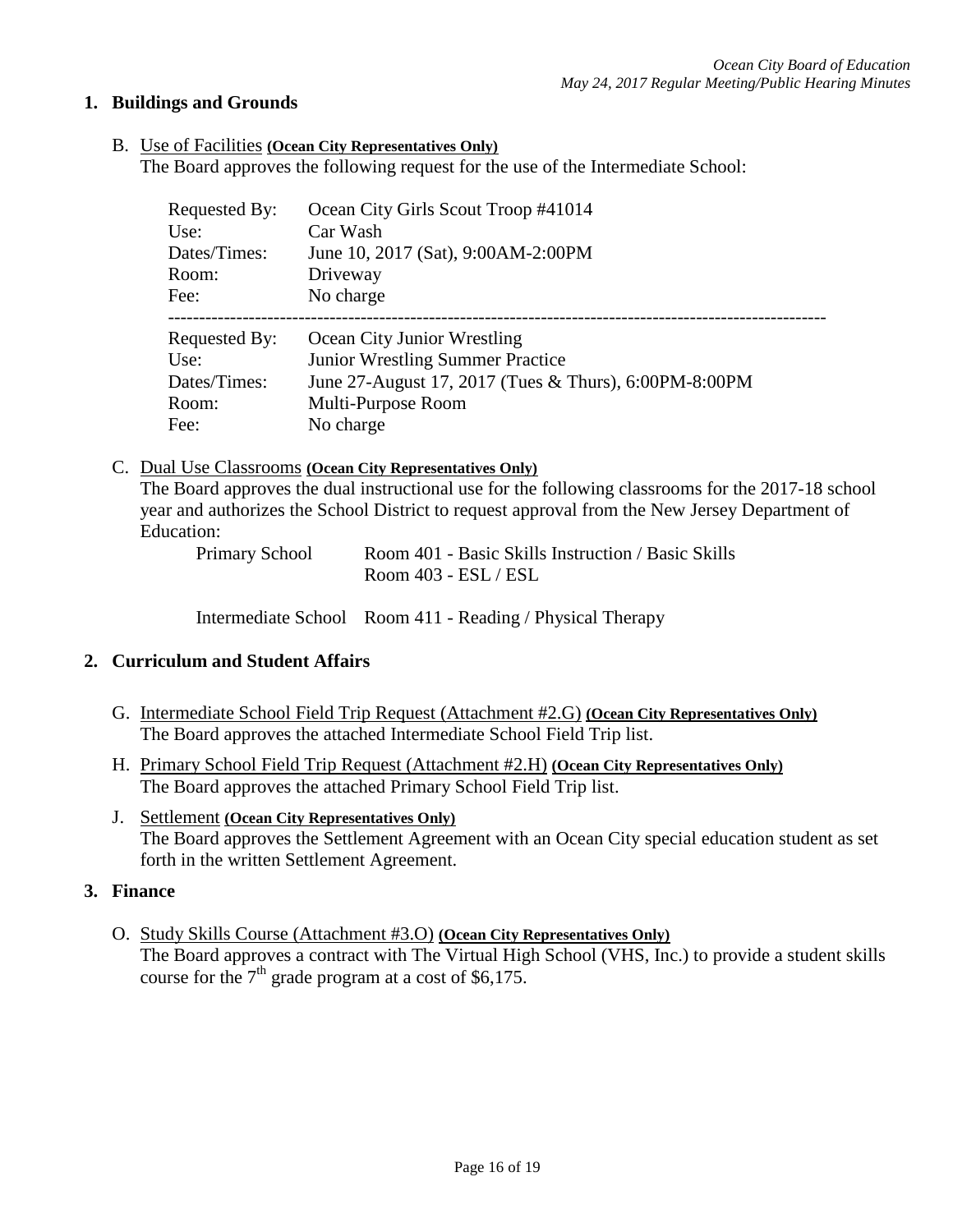- **4. Personnel** (All motions are upon Superintendent's recommendation:)
	- Q. Short-Term Leave Replacement Intermediate School Certificated Staff roll call vote (**Ocean City Representatives Only**)

The Board approves Rebecca Jenkins, Intermediate School short-term leave replacement teacher of physical education, effective May 25, 2017 through on or before June 30, 2017 at a stipend of \$160 per diem.

R. Intermediate School Summer Employment and Stipend\* – roll call vote (**Ocean City Representatives Only**)

The Board approves Connie Meng, school nurse, for Intermediate School 2017 summer physicals at a stipend or \$30\* per hour, not to exceed 4 hours.

S. Resignation – Intermediate School Extended School Year Teacher – roll call vote (**Ocean City Representatives Only**)

The Board accepts the resignation of Heather Williams, Intermediate School 2017 extended school year teacher, effective May 1, 2017.

T. Resignation - Primary School Title 1 Summer School Teacher – roll call vote (**Ocean City Representatives Only**)

The Board accepts the resignation of Bruce Hunt, Primary School 2017 Title 1 summer school teacher, effective May 12, 2017.

U. Intermediate School Extended School Year Teacher and Stipend\* – roll call vote (**Ocean City Representatives Only**)

The Board approves Devon Biglin, special education teacher for the Intermediate School 2017 extended school year LLD program, at a stipend of \$30\* per hour (program and number of hours based on student enrollment).

V. Intermediate and Primary Schools' Extended School Year Aides and Stipends (Attachment #4.V) – roll call vote (**Ocean City Representatives Only**)

The Board approves the attached Intermediate and Primary Schools' 2017 extended school year aides at a stipend of \$15 per hour (program, number of hours and aides based on enrollment).

W. Primary School Title 1 Summer School Teacher and Stipend\* - roll call vote **(Ocean City Representatives Only)**

The Board approves Maureen Baldini, Title 1 funded Primary School 2017 summer school teacher, at a stipend of \$30\* per hour, total program not to exceed 230 hours (program and number of hours based on student enrollment).

X. Intermediate School Academic Awards Program Coordinator and Stipend – roll call vote (**Ocean City Representatives Only**)

The Board approves Michele Dubs, Intermediate School academic awards program coordinator, for the 2017-18 school year at a stipend of \$600.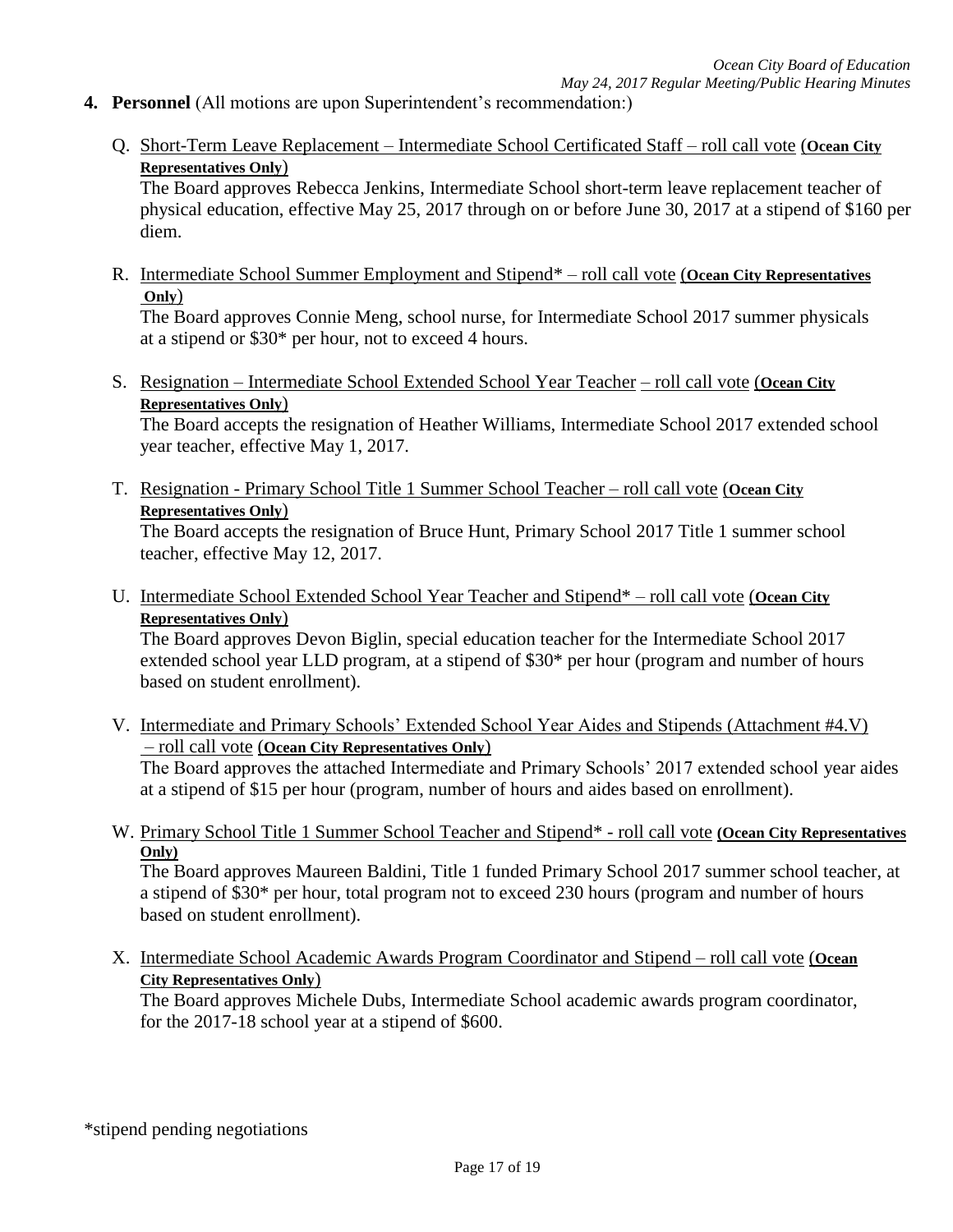- Y. Intermediate and Primary Schools' Co-Curricular Activity/Club Advisors and Stipends\* (Attachment #4.Y) – roll call vote (**Ocean City Representatives Only**) The Board approves the attached Intermediate and Primary Schools' co-curricular activity/club advisors and stipends\* for the 2017-18 school year.
- Z. Intermediate School Cafeteria Person-in-Charge and Stipend roll call vote (**Ocean City Representatives Only**)

The Board approves Marianne Naddeo, Intermediate School cafeteria person-in-charge, for the 2017-18 school year at a stipend of \$400.

AA. Primary School Cafeteria Person-in-Charge and Stipend – roll call vote (**Ocean City Representatives Only**)

The Board approves Theresa Boylan, Primary School cafeteria person-in-charge, for the 2017-18 school year at a stipend of \$400.

- BB. Transfer of Certificated Staff and Revised Salary\* roll call vote (**Ocean City Representatives Only**) The Board approves the transfer of Alissa Gerent, from an Intermediate School part-time elementary school teacher to a full-time elementary school teacher, effective for the 2017-18 school year at a revised salary of \$62,078\*.
- CC. New Employment Intermediate School Certificated Staff (Attachment #4.CC) roll call vote (**Ocean City Representatives Only**)

The Board approves Kelsey Mitchell, Intermediate School business/special education teacher, effective September 1, 2017 through June 30, 2018 at a salary of \$56,686\*, MA, step 1.

\*salary and stipend pending negotiations

### **APROVAL OF MINUTES:**

Motion by Ms. Gallelli-Keyes, seconded by Mr. Evans, and carried unanimously by roll call vote with an abstention from Mrs. McAlister, the Board of Education approved the minutes of the April 24, 2017 Regular Meeting as presented.

### **UNFINISHED BUSINESS:**

There was no unfinished business.

### **NEW BUSINESS:**

There was no new business.

### **PUBLIC COMMENTS:**

Ms. Ellen Byrne, Sea Isle City, addressed the Board as President of the OCHS Theater Boosters Association and thanked the Board for their support this year. Ms. Byrne also addressed the Board as member of the Board of Trustees for Atlantic Cape Community College (ACCC) on collaboration between the District and the College.

### **BOARD COMMENTS:**

Student representatives commented on both the 2017 Prom and After-Prom events as well as the upcoming scholarship nights for seniors.